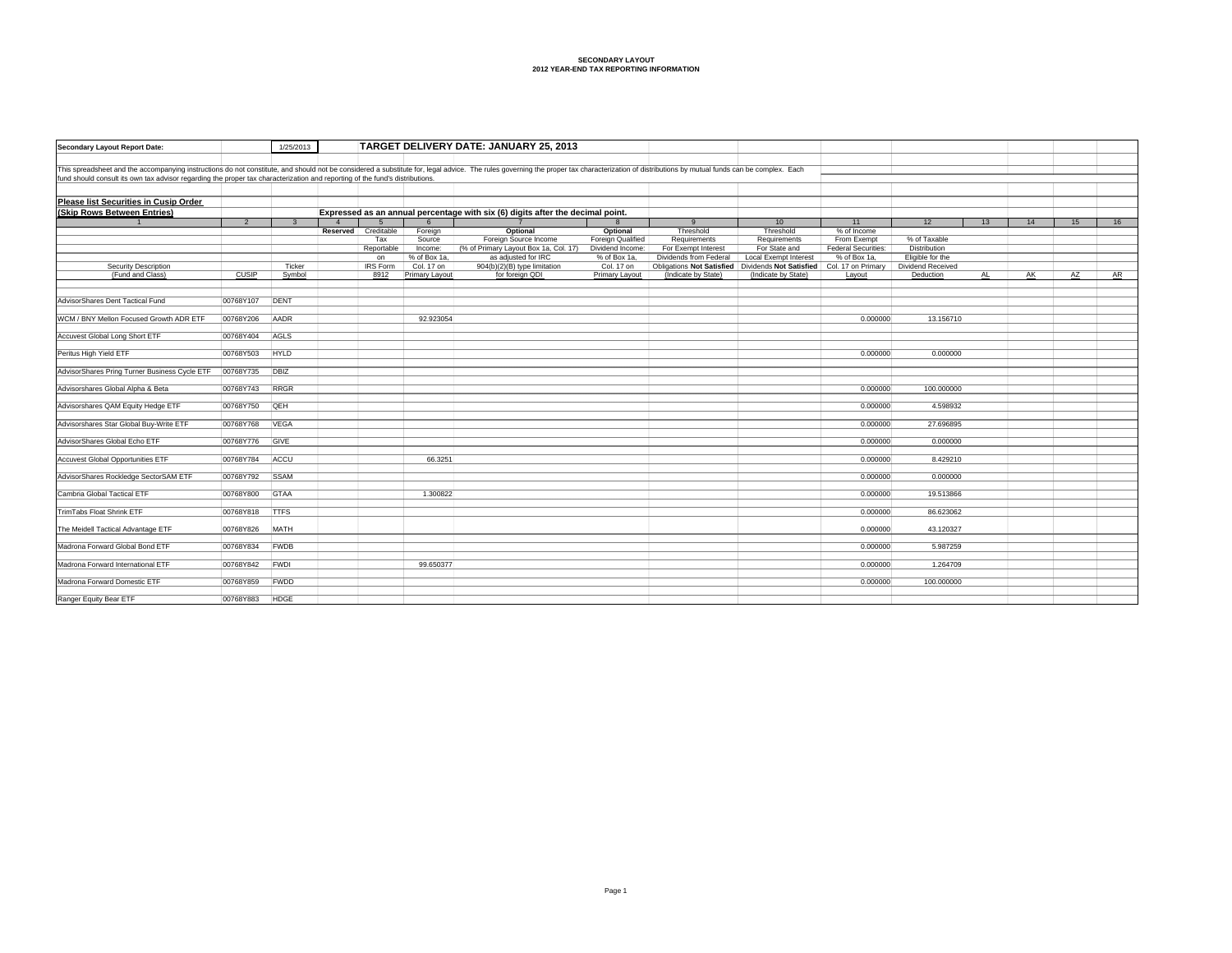| 26 27 28 29 30 31 32 33 34 35<br>21 22 23 24 25<br>17<br>18<br>$\frac{19}{2}$<br>20 | 36 37<br>40<br>$-41$<br>42<br>38<br>39 |
|-------------------------------------------------------------------------------------|----------------------------------------|
|                                                                                     |                                        |
|                                                                                     |                                        |
| Guam                                                                                |                                        |
| <u>CACO CTIDE DO FLIGAGO HIIDI IN IAKS KYILAIME MD IMA MI MA MO MT NEINV</u>        |                                        |
|                                                                                     |                                        |
|                                                                                     |                                        |
|                                                                                     |                                        |
|                                                                                     |                                        |
|                                                                                     |                                        |
|                                                                                     |                                        |
|                                                                                     |                                        |
|                                                                                     |                                        |
|                                                                                     |                                        |
|                                                                                     |                                        |
|                                                                                     |                                        |
|                                                                                     |                                        |
|                                                                                     |                                        |
|                                                                                     |                                        |
|                                                                                     |                                        |
|                                                                                     |                                        |
|                                                                                     |                                        |
|                                                                                     |                                        |
|                                                                                     |                                        |
|                                                                                     |                                        |
|                                                                                     |                                        |
|                                                                                     |                                        |
|                                                                                     |                                        |
|                                                                                     |                                        |
|                                                                                     |                                        |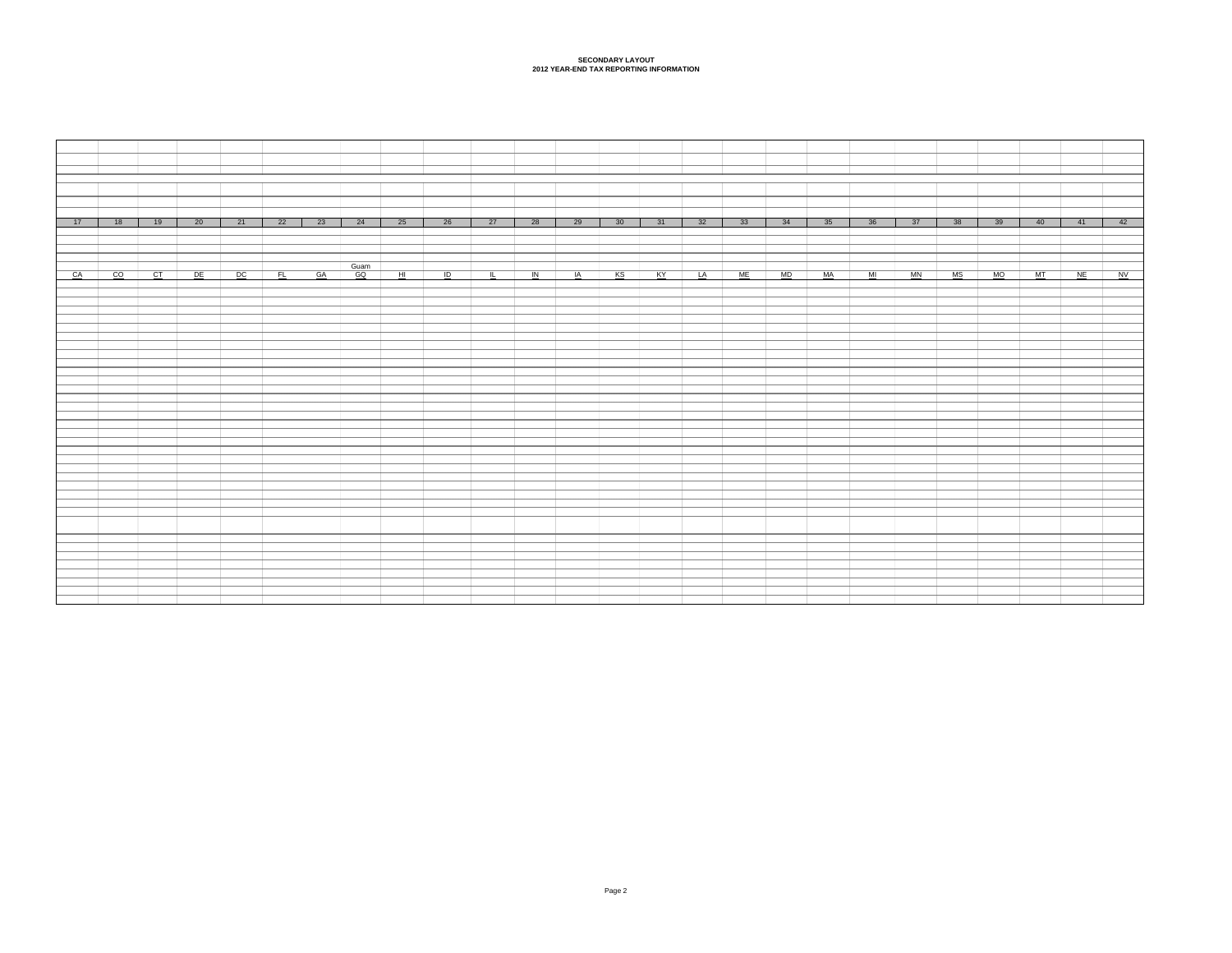| $-43$ | 44    | 45    | 46 | 47 | 48             | 49       | 50 | $-51$           | 52              | 53 | 54          | 55 | 56 | 57 | 58 | 59 | 60                   | 61   | 62    | 63 | 64        | 65        | 66 | 67   | 68    |
|-------|-------|-------|----|----|----------------|----------|----|-----------------|-----------------|----|-------------|----|----|----|----|----|----------------------|------|-------|----|-----------|-----------|----|------|-------|
|       |       |       |    |    |                |          |    |                 |                 |    |             |    |    |    |    |    |                      |      |       |    |           |           |    |      |       |
|       |       |       |    |    |                |          |    |                 |                 |    |             |    |    |    |    |    |                      |      |       |    |           |           |    |      |       |
|       |       |       |    |    |                | Northern |    |                 |                 |    |             |    |    |    |    |    |                      |      |       |    |           |           |    |      |       |
|       |       |       |    |    |                | Mariana  |    |                 |                 |    |             |    |    |    |    |    | US Virgin<br>Islands |      |       |    |           |           |    |      |       |
|       |       |       |    |    |                | Islands  |    |                 |                 |    | Puerto Rico |    |    |    |    |    |                      |      |       |    |           |           |    |      |       |
|       | NH NJ | $N$ M | NY | NC | N <sub>D</sub> | CQ       | OH | $\overline{OK}$ | $\overline{OR}$ | PA | RQ          | RI | SC | SD | TN | TX | $\sqrt{Q}$           | UT . | $V$ T | VA | <b>WA</b> | <b>WV</b> | WI | WY \ | Other |
|       |       |       |    |    |                |          |    |                 |                 |    |             |    |    |    |    |    |                      |      |       |    |           |           |    |      |       |
|       |       |       |    |    |                |          |    |                 |                 |    |             |    |    |    |    |    |                      |      |       |    |           |           |    |      |       |
|       |       |       |    |    |                |          |    |                 |                 |    |             |    |    |    |    |    |                      |      |       |    |           |           |    |      |       |
|       |       |       |    |    |                |          |    |                 |                 |    |             |    |    |    |    |    |                      |      |       |    |           |           |    |      |       |
|       |       |       |    |    |                |          |    |                 |                 |    |             |    |    |    |    |    |                      |      |       |    |           |           |    |      |       |
|       |       |       |    |    |                |          |    |                 |                 |    |             |    |    |    |    |    |                      |      |       |    |           |           |    |      |       |
|       |       |       |    |    |                |          |    |                 |                 |    |             |    |    |    |    |    |                      |      |       |    |           |           |    |      |       |
|       |       |       |    |    |                |          |    |                 |                 |    |             |    |    |    |    |    |                      |      |       |    |           |           |    |      |       |
|       |       |       |    |    |                |          |    |                 |                 |    |             |    |    |    |    |    |                      |      |       |    |           |           |    |      |       |
|       |       |       |    |    |                |          |    |                 |                 |    |             |    |    |    |    |    |                      |      |       |    |           |           |    |      |       |
|       |       |       |    |    |                |          |    |                 |                 |    |             |    |    |    |    |    |                      |      |       |    |           |           |    |      |       |
|       |       |       |    |    |                |          |    |                 |                 |    |             |    |    |    |    |    |                      |      |       |    |           |           |    |      |       |
|       |       |       |    |    |                |          |    |                 |                 |    |             |    |    |    |    |    |                      |      |       |    |           |           |    |      |       |
|       |       |       |    |    |                |          |    |                 |                 |    |             |    |    |    |    |    |                      |      |       |    |           |           |    |      |       |
|       |       |       |    |    |                |          |    |                 |                 |    |             |    |    |    |    |    |                      |      |       |    |           |           |    |      |       |
|       |       |       |    |    |                |          |    |                 |                 |    |             |    |    |    |    |    |                      |      |       |    |           |           |    |      |       |
|       |       |       |    |    |                |          |    |                 |                 |    |             |    |    |    |    |    |                      |      |       |    |           |           |    |      |       |
|       |       |       |    |    |                |          |    |                 |                 |    |             |    |    |    |    |    |                      |      |       |    |           |           |    |      |       |
|       |       |       |    |    |                |          |    |                 |                 |    |             |    |    |    |    |    |                      |      |       |    |           |           |    |      |       |
|       |       |       |    |    |                |          |    |                 |                 |    |             |    |    |    |    |    |                      |      |       |    |           |           |    |      |       |
|       |       |       |    |    |                |          |    |                 |                 |    |             |    |    |    |    |    |                      |      |       |    |           |           |    |      |       |
|       |       |       |    |    |                |          |    |                 |                 |    |             |    |    |    |    |    |                      |      |       |    |           |           |    |      |       |
|       |       |       |    |    |                |          |    |                 |                 |    |             |    |    |    |    |    |                      |      |       |    |           |           |    |      |       |
|       |       |       |    |    |                |          |    |                 |                 |    |             |    |    |    |    |    |                      |      |       |    |           |           |    |      |       |
|       |       |       |    |    |                |          |    |                 |                 |    |             |    |    |    |    |    |                      |      |       |    |           |           |    |      |       |
|       |       |       |    |    |                |          |    |                 |                 |    |             |    |    |    |    |    |                      |      |       |    |           |           |    |      |       |
|       |       |       |    |    |                |          |    |                 |                 |    |             |    |    |    |    |    |                      |      |       |    |           |           |    |      |       |
|       |       |       |    |    |                |          |    |                 |                 |    |             |    |    |    |    |    |                      |      |       |    |           |           |    |      |       |
|       |       |       |    |    |                |          |    |                 |                 |    |             |    |    |    |    |    |                      |      |       |    |           |           |    |      |       |
|       |       |       |    |    |                |          |    |                 |                 |    |             |    |    |    |    |    |                      |      |       |    |           |           |    |      |       |
|       |       |       |    |    |                |          |    |                 |                 |    |             |    |    |    |    |    |                      |      |       |    |           |           |    |      |       |
|       |       |       |    |    |                |          |    |                 |                 |    |             |    |    |    |    |    |                      |      |       |    |           |           |    |      |       |
|       |       |       |    |    |                |          |    |                 |                 |    |             |    |    |    |    |    |                      |      |       |    |           |           |    |      |       |
|       |       |       |    |    |                |          |    |                 |                 |    |             |    |    |    |    |    |                      |      |       |    |           |           |    |      |       |